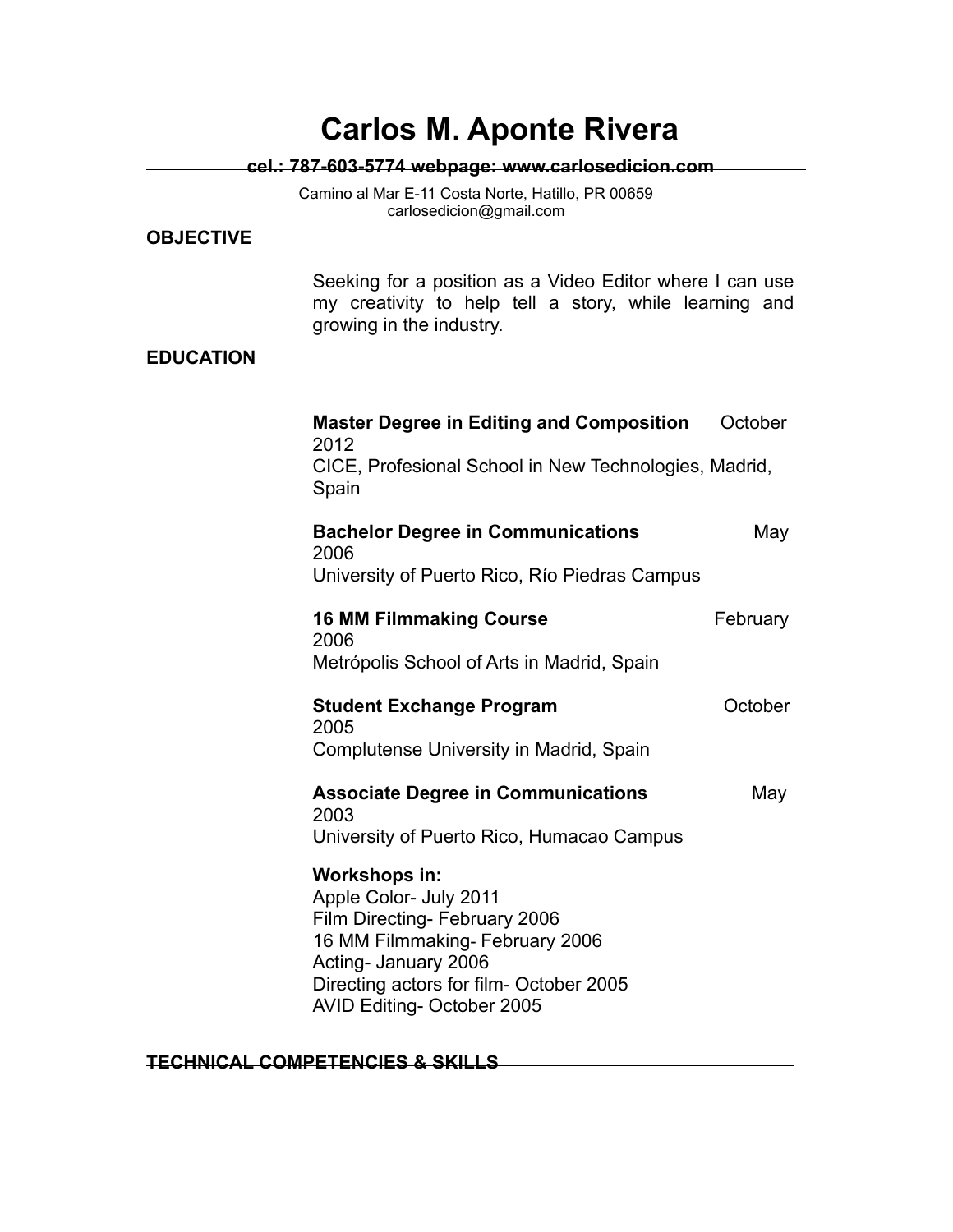- Experience in editing, screenwriting, production, direction for film & television
- Windows & Mac platforms knowledge
- Knowledge in programs like Avid Media Composer, Avid Newscutter, Adobe Premiere Pro, Adobe Premier CS, Final Cut Pro 7, After Effects, Photoshop, among others
- Experience in short films, advertising commercials, reality tv, documentaries, movies and musical video in different positions like director, editor, writer or producer
- Competent at speaking and writing Spanish and English
- Capacity to work with people and communicate effectively
- Capable of operating various cameras
- Leadership, punctuality, ability to work under pressure, sense of professionalism and personal responsibility

**EXPERIENCE**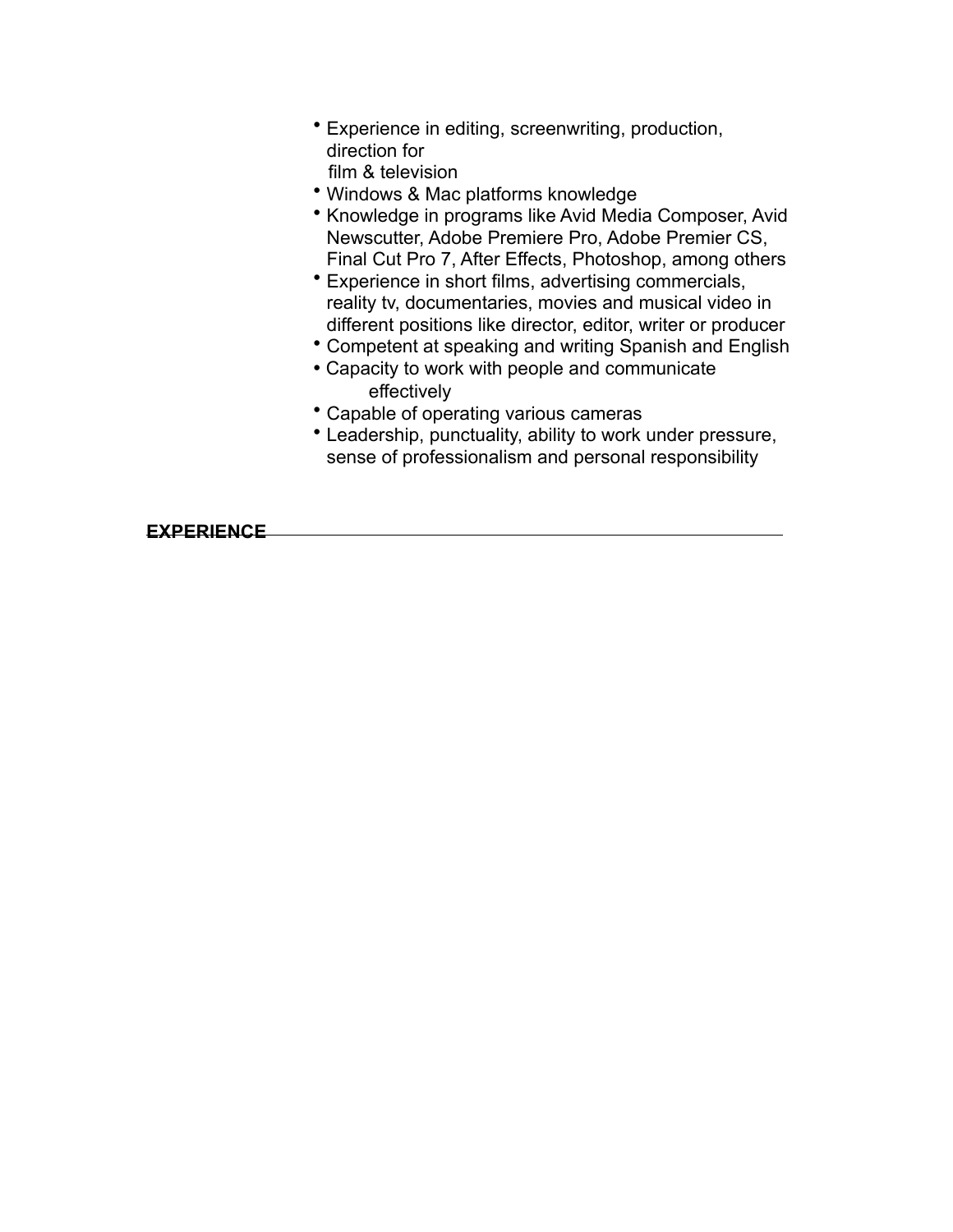## **Film Editor**

- **2016 = Sol de Medianoche Director Douglas Sanchez**
- **2016 = Dos Caminos Director Luis Enrique Rodriguez**
	- **2016 Web Series Ilia Directora Juliana Maite**

## **Banco Popular de Puerto Rico**

- 2014 = Que lindo es Puerto Rico
- 2015 = Cuba y Puerto Rico son

## Special Documentary Lead Editor

- Responsibilities included: Receiving a brief, and sometimes an outline of footage or a shot list, or screenplay, assembling all raw footage with the camera shots either recorded or manually transferred onto high-format video tape in preparation for inputting into the computer, inputting uncut rushes and sound, synchronizing and storing them into files on computer.
- Also responsible for: Digitally cutting the files in order to determine the sequence of a film and determining what parts are usable, creating a 'rough cut' of the programm/film and determining the exact cutting for the next and final stages and re-ordering and tweaking the content in order to ensure the logical sequencing and smooth running of the video.
- Oversaw the quality and progress of audio and vision engineering and editing, consulted with the director, producer and client throughout the postproduction process, experimented with styles and techniques, selected the most effective shot of a scene in terms of drama, story relevance or continuity.
- Other responsibilities included: Assembling the final video production sequence, consisting of shots taken from the raw camera footage, contacting directly producers and graphic artists to assemble video content for national and local television distribution, providing non-linear video editing, image manipulation and color correction of all assigned productions.